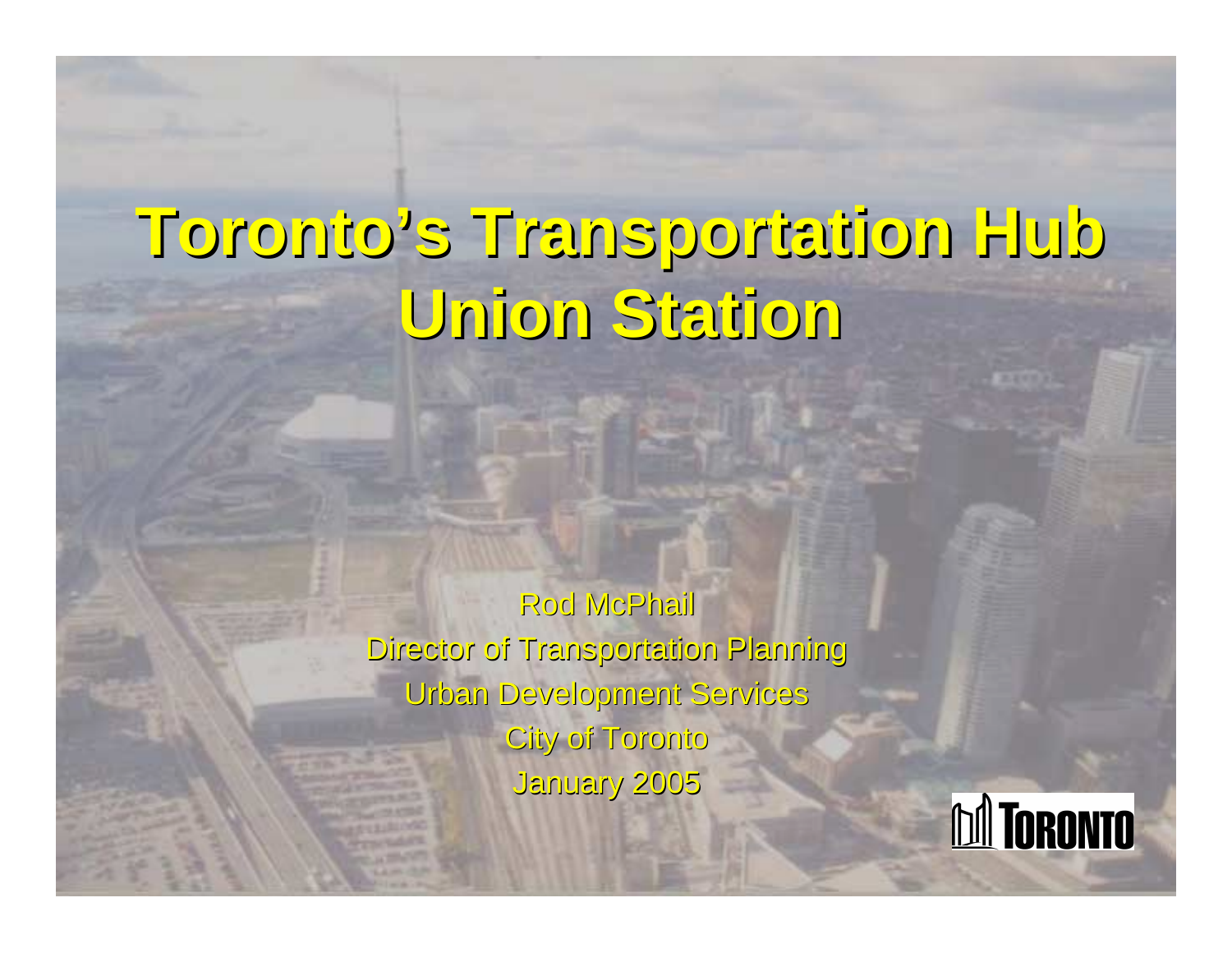#### Presentation Overview

- •Policy Context
- •Transportation Context
- •Key Facts
- •**Major Transit Initiatives** 
	- •GO Transit
	- •Toronto Transit Commission
- •Other Transportation Considerations
- •Pedestrian Planning
- •Cycling Integration
- •Next Steps/Towards Implementation



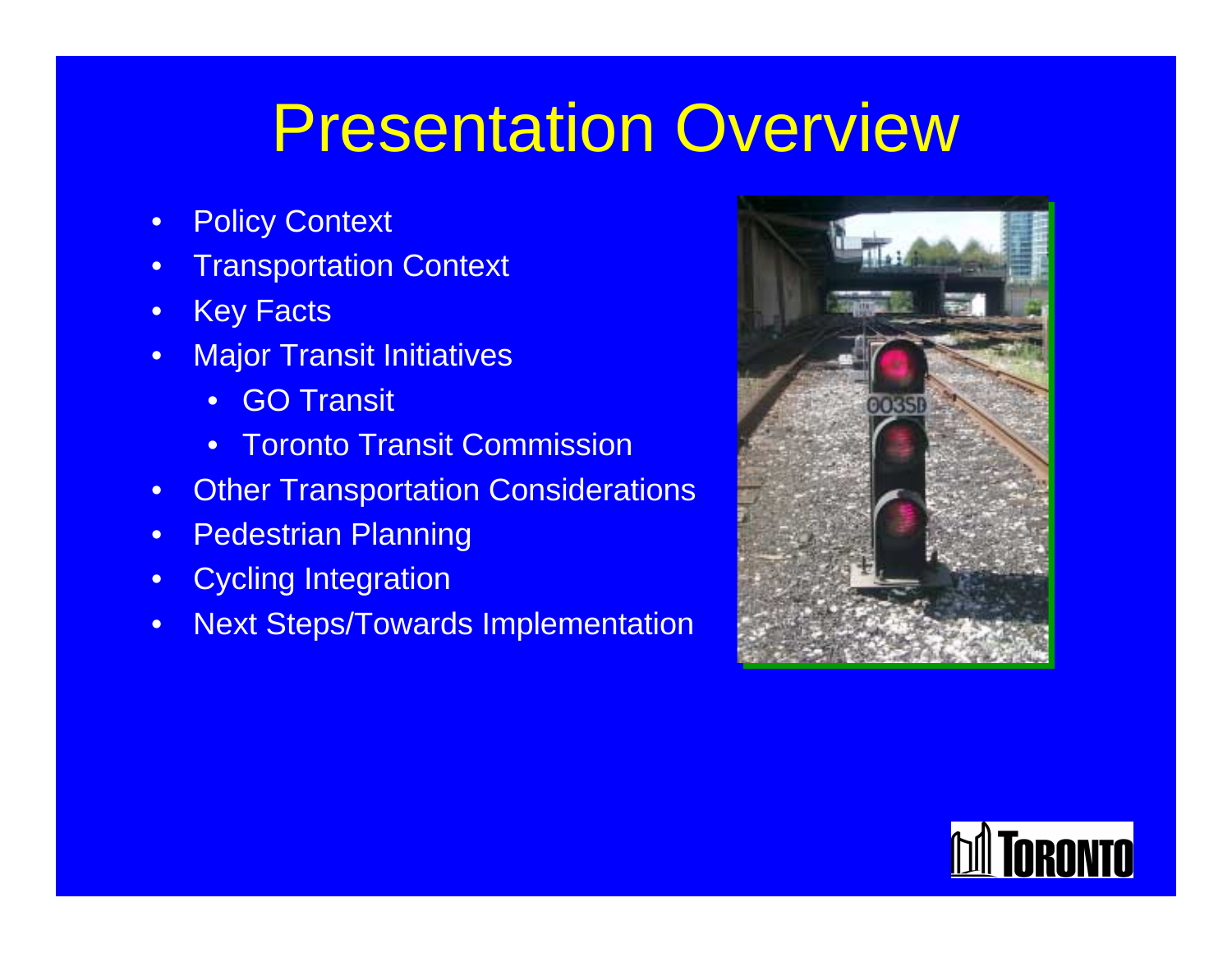# Policy Context

- • Toronto Official Plan
	- $\bullet$  Union Station will be refurbished and its passenger handling capacity expanded
- • Railway Lands East Secondary Plan
	- $\bullet$  retention of Union Station as a transportation terminal will be ensured
	- including the satisfactory functioning of the station complex
- • Union Station Master Plan
	- $\bullet$ **Multi -Modal Transportation Hub** 
		- Transportation First
		- Safe Efficient and Coherent



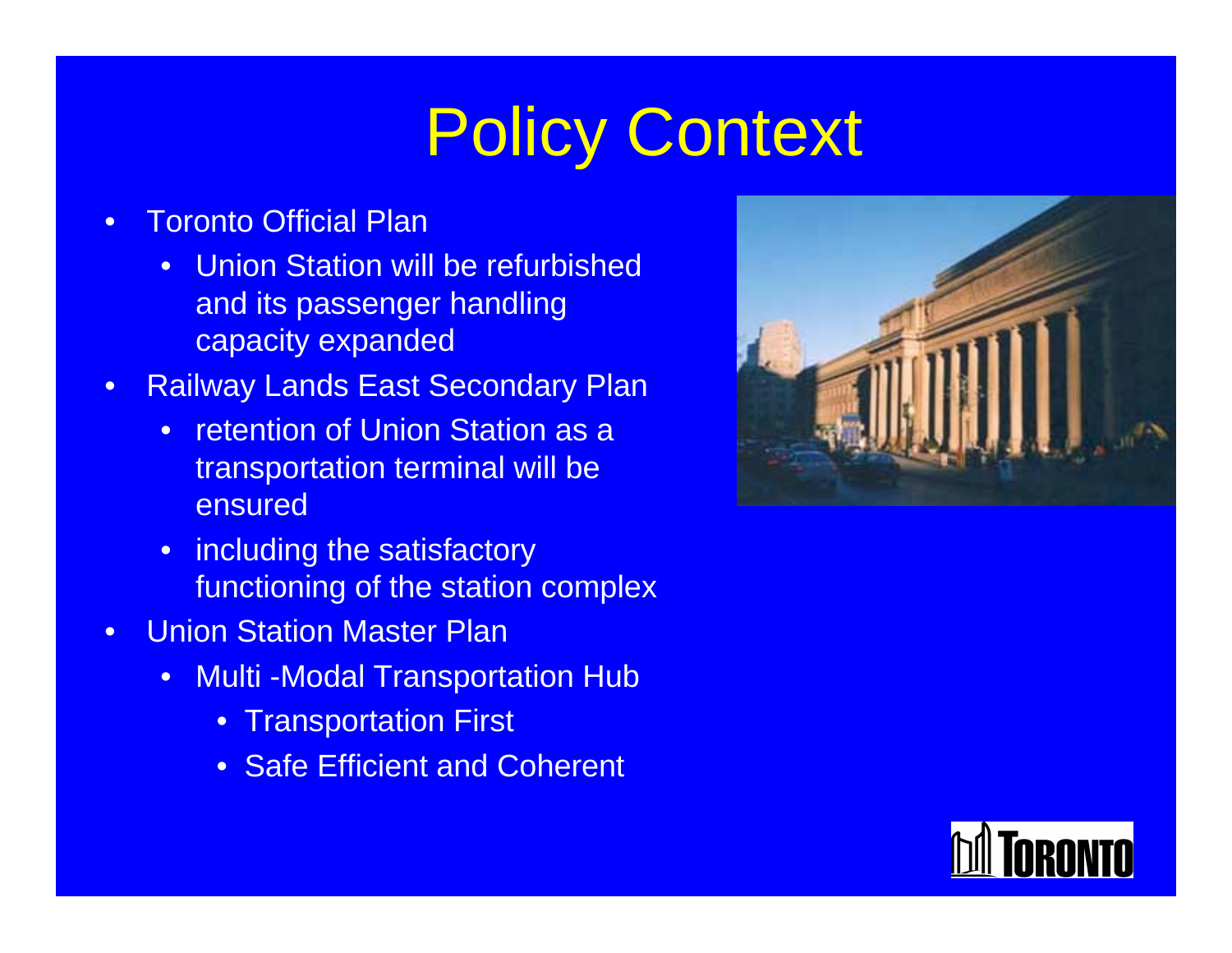### Transportation Context

- • Multi-Modal Transportation Hub:
	- $\bullet$ convergence of all GO rail
	- •GO bus terminal
	- •TTC subway and HLRT
	- •VIA Rail Canada
	- •AMTRAK
	- •Ontario Northland
	- •taxi
	- •auto pick-up and drop-off
	- •bicycle
	- $\bullet$ pedestrian
	- •future inter-city bus terminal
	- •future Pearson Air-Rail Link



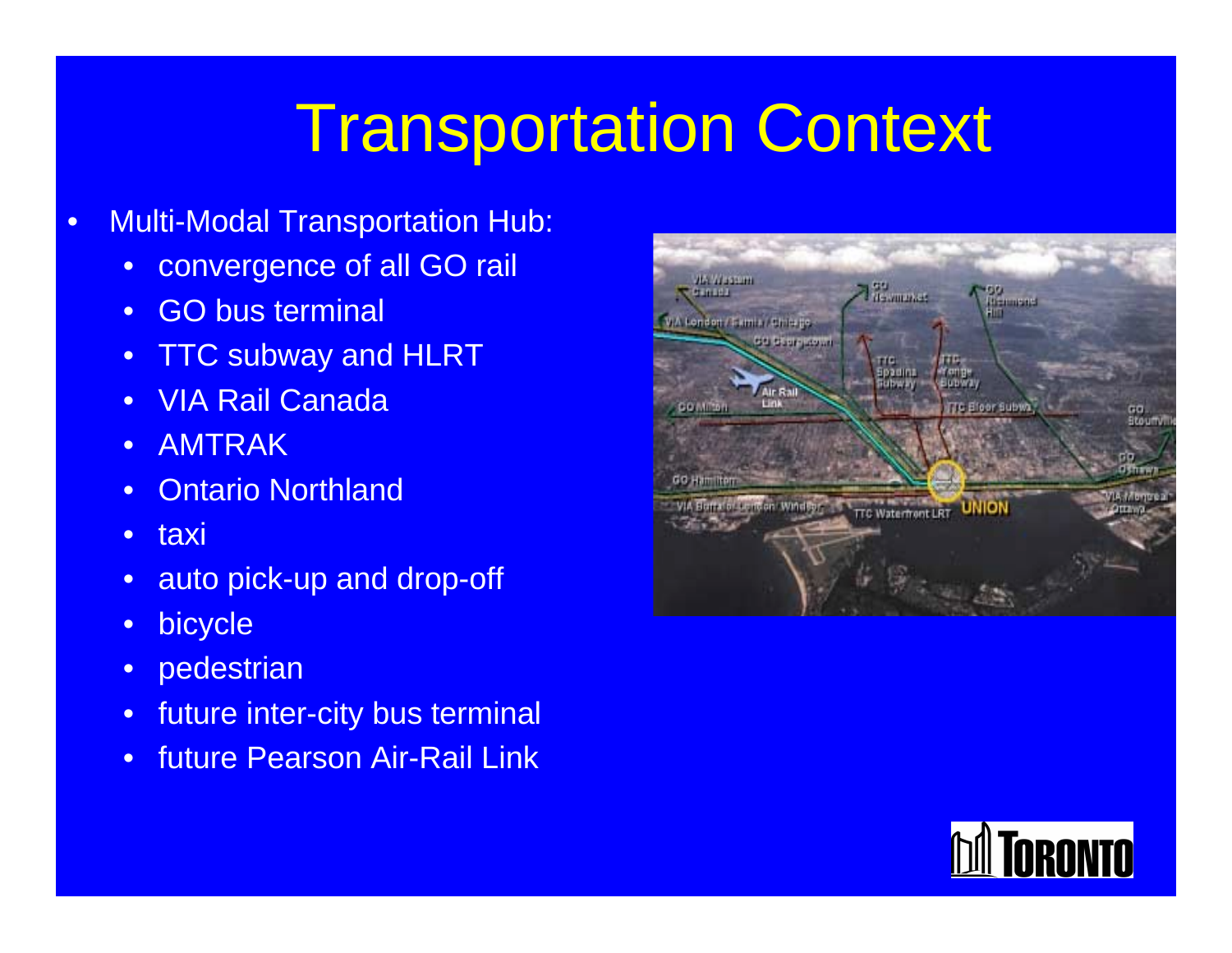## Key Facts

- $\bullet$  more annual passengers than Pearson International Airport
	- 41 million GO train and bus, 20 million TTC subway and 2.34 million VIA
- • more than 130,000 GO train passengers and 30,000 bus passengers every weekday. This number is expected to more than double over the next 20 years
- $\bullet$  TTC Union Station is the fourth busiest station in the system - 75,000 passengers /day
- $\bullet$  special events add up to 2,300 GO passengers and 11,000 TTC passengers over peak 15 minute interval
- • Union Station is VIA Rail's busiest station with over 50 per cent of all VIA passengers using this station

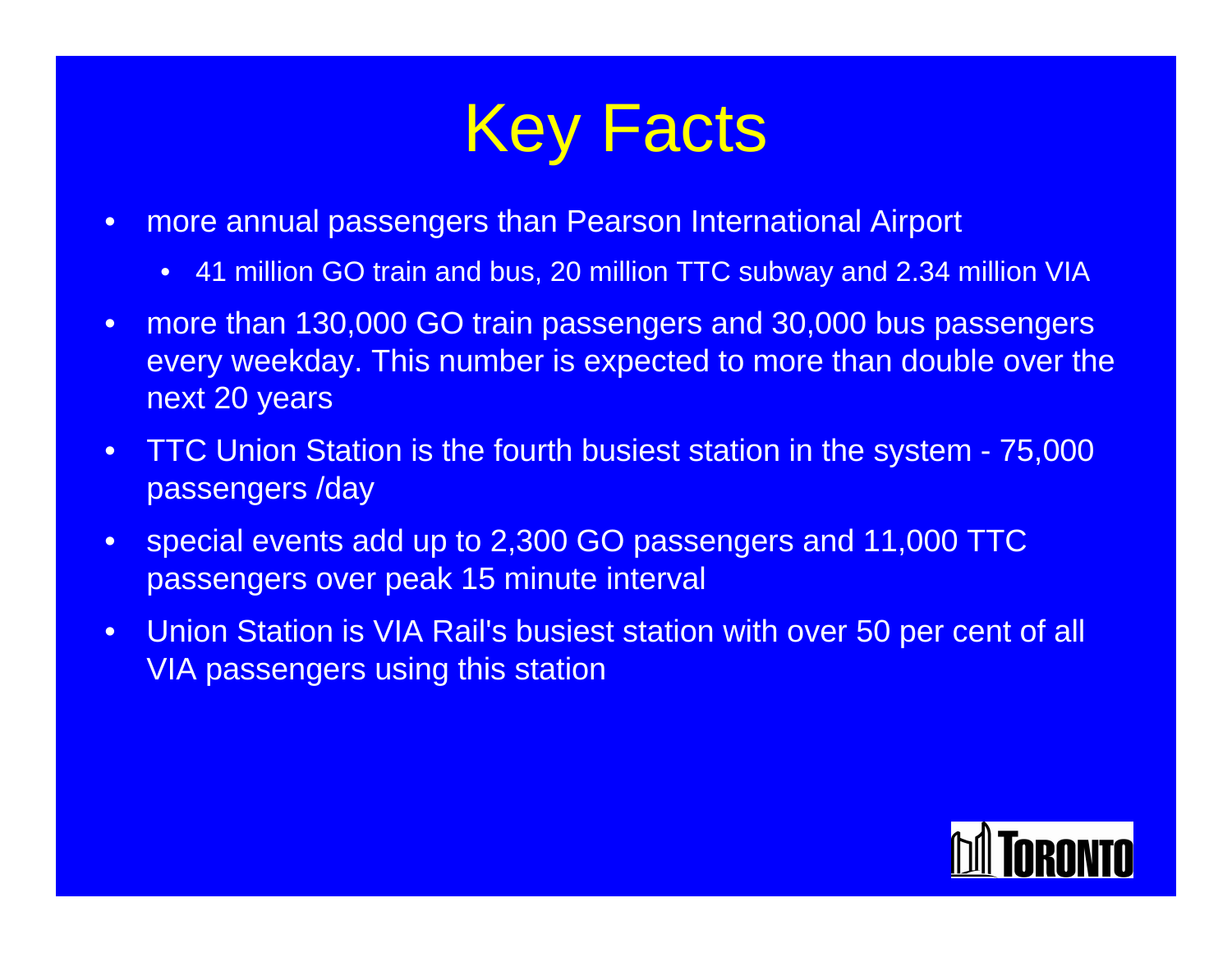### Key Facts (Continued)

- •Toronto's Central Area (a.m peak-period)
- • Inbound Vehicles
	- • 4% difference between 1981 and 2001
	- • indicative of road system at capacity
- • Toronto Transit Commission
	- • ridership has fluctuated with economic conditions
	- • has started to rebound on subway and surface routes



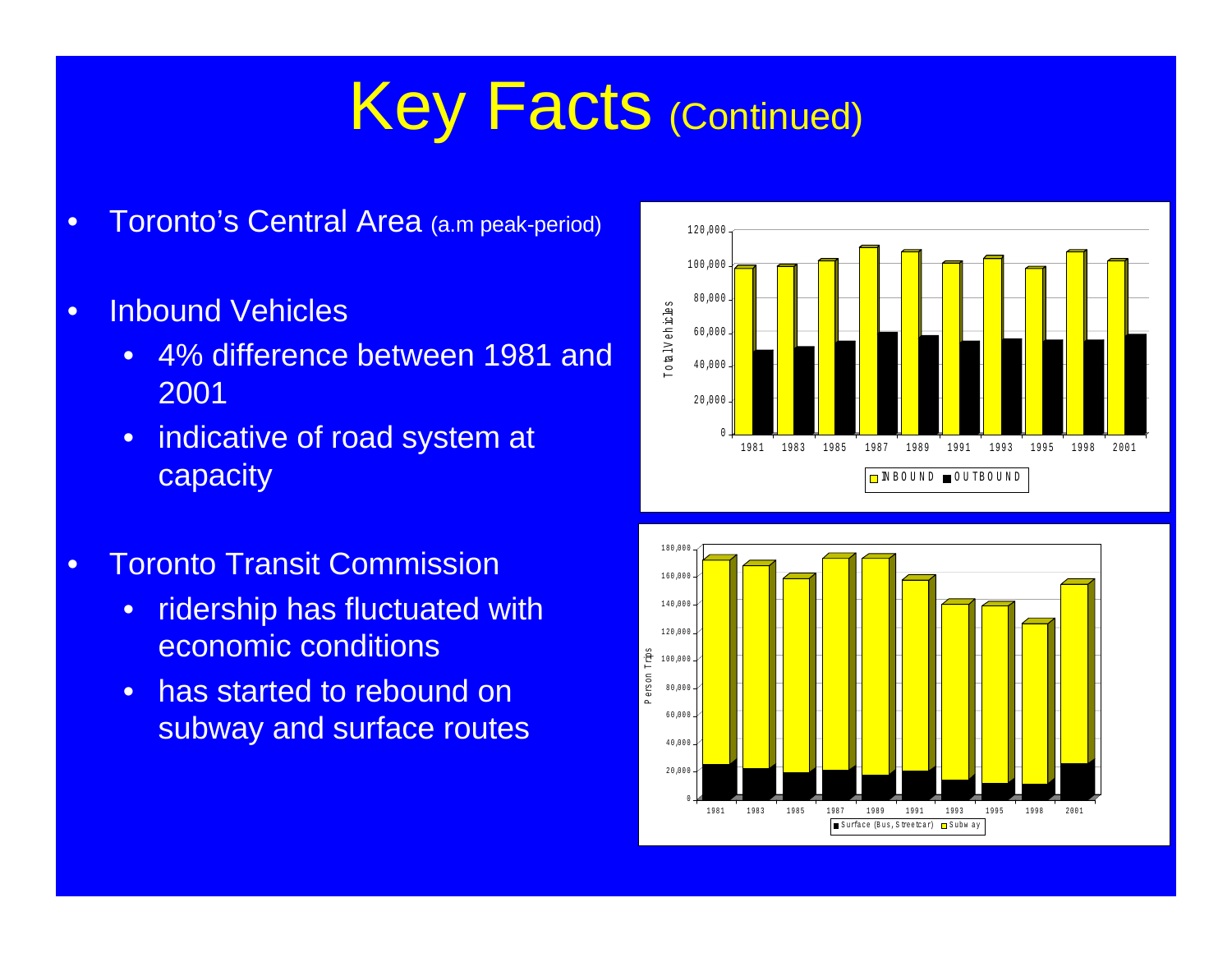## Key Facts (Continued)

- • GO Transit
	- •increased 167% (1981-2001)
	- $\bullet$  most of the growth in trips accommodated by GO rail

- $\bullet$  Toronto Pedestrian Counts
	- $\bullet$  peak-hour pedestrians outnumber vehicles by almost 3 to 1 at adjacent intersections
	- • expected to increase with GO improvements/waterfront redevelopment



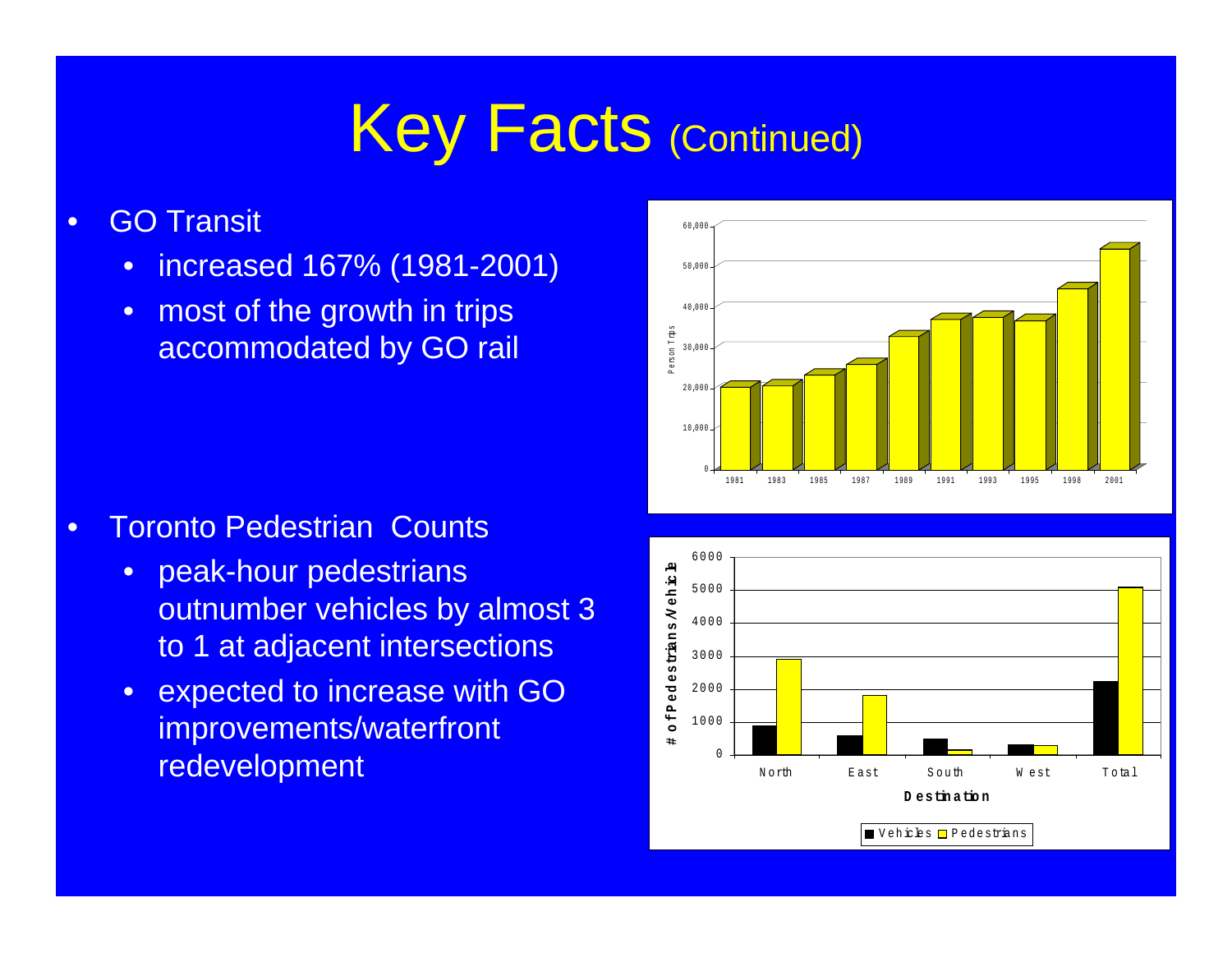## Major Transit Initiatives

- • GO Transit
	- • Union Station Rail Corridor Infrastructure Improvement Plan
	- $\bullet$ estimated project cost- \$600 million
	- •targeted for completion in 2014

- • Toronto Transit Commission
	- $\bullet$  Union Subway - Second Platform Project
	- $\bullet$ estimated project cost - \$90 million
	- •targeted for completion in 2009





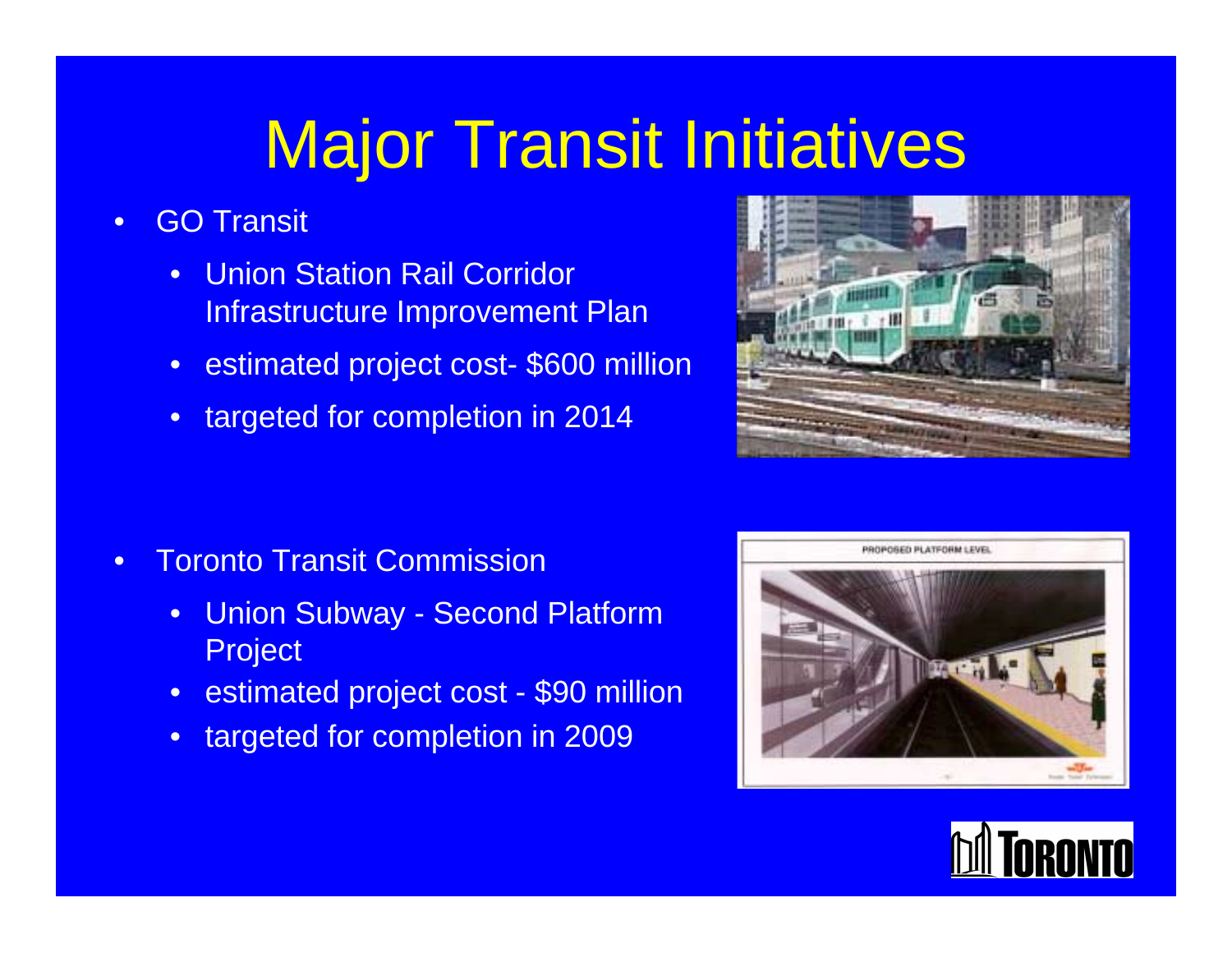#### **Other Transportation Considerations**

- • VIA Rail
	- •"Renaissance of Rail Travel"
- $\bullet$ **Pearson Air-Link Group** 
	- "Blue 22" EA underway
- • Toronto Waterfront Revitalization
	- •Bremner Boulevard / Queens Quay East
- •potential inter-city bus terminal
- •taxi operations
- •auto passenger pick-up and drop-off
- •AMTRAK
- $\bullet$ Ontario Northland



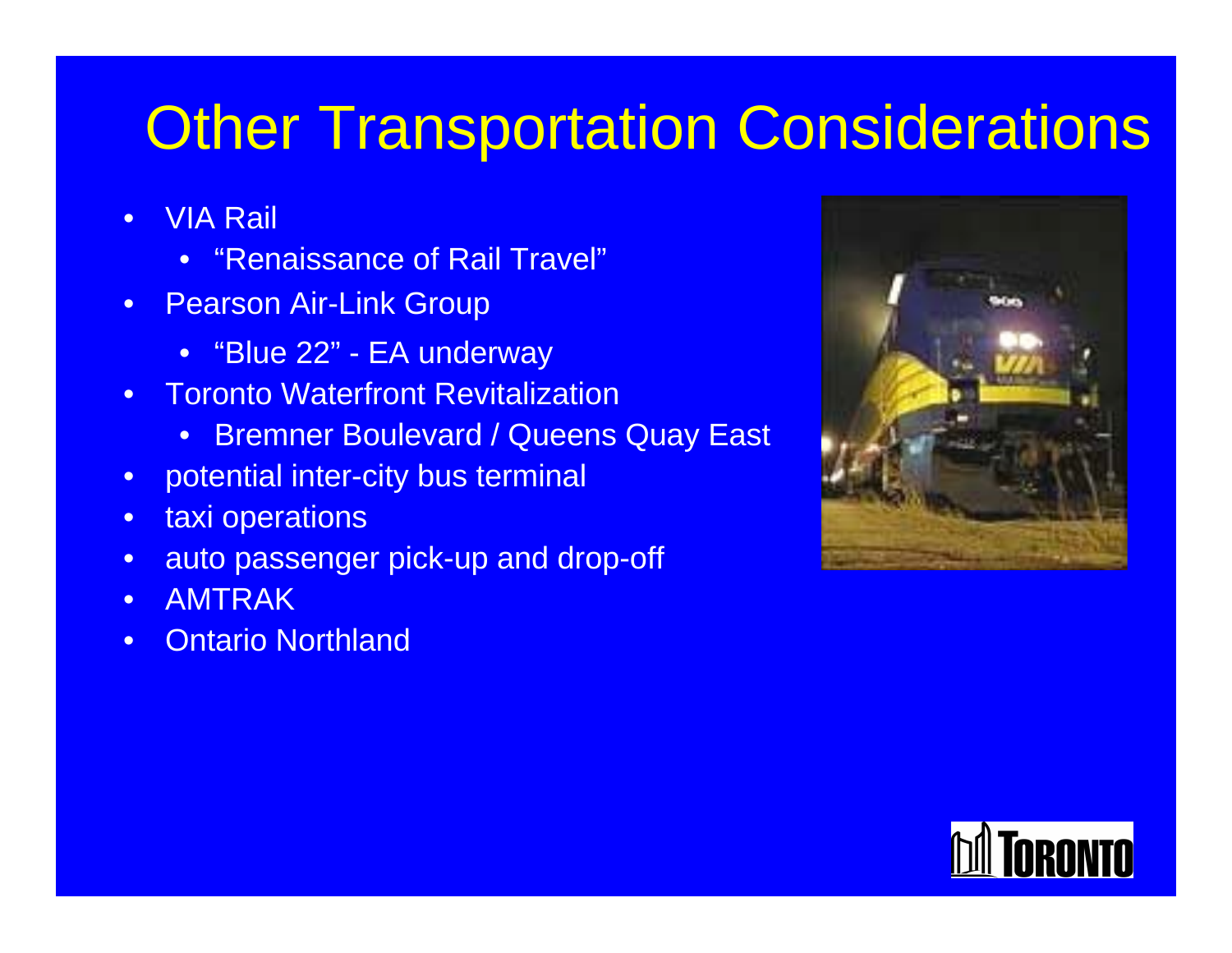## Pedestrian Planning

- $\bullet$ two key pedestrian planning studies
- • Area Pedestrian Study
	- $\bullet$ **City of Toronto**
- • Internal Pedestrian Circulation Study
	- Union Pearson Group
- • in consultation with a Station Operator's Committee and the Union Station Public Advisory Group
- $\bullet$  technical work being undertaken by ArupCanada Inc.
- • includes feasibility analysis for north-west PATH connection



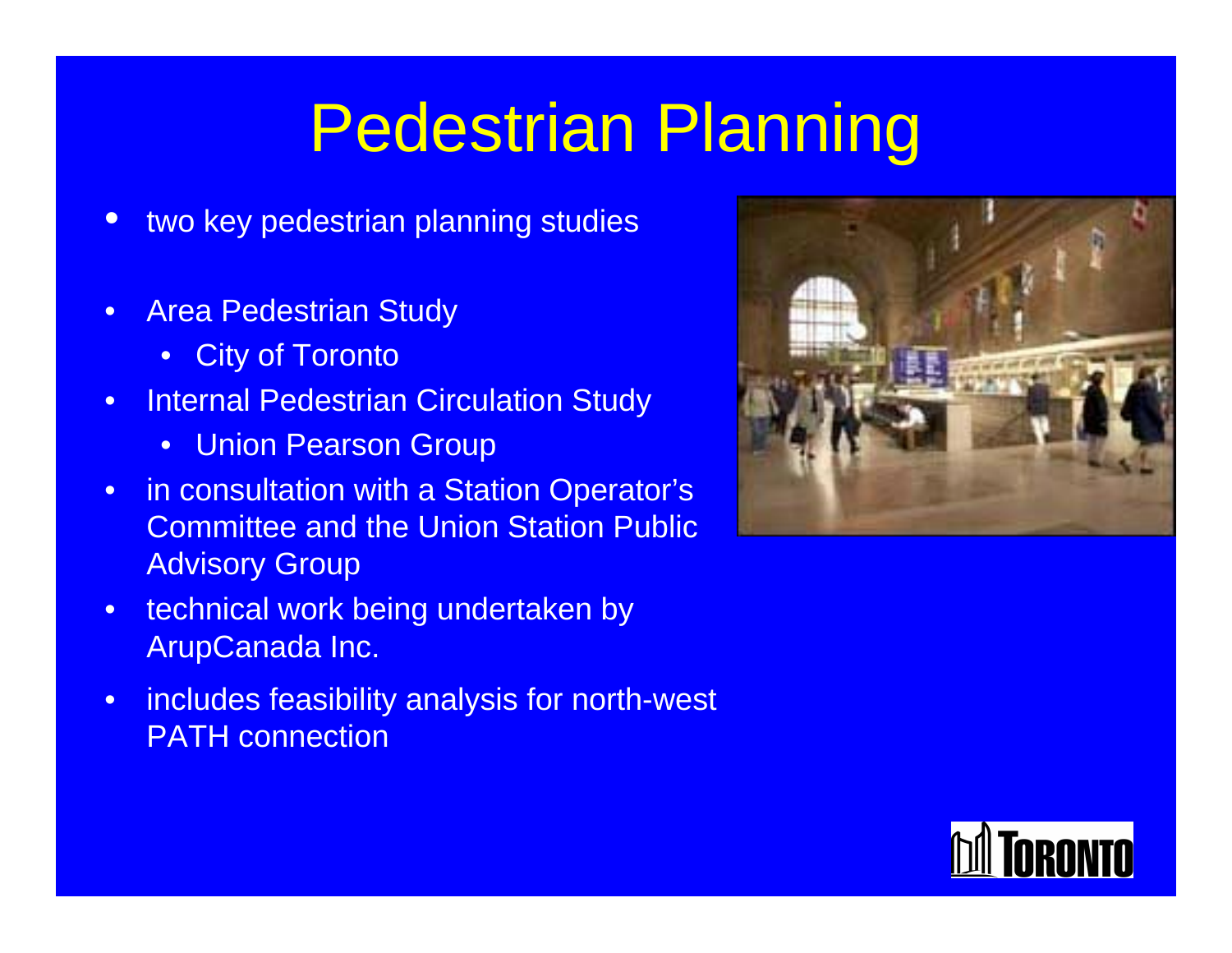## Cycling Integration

- • Toronto Bike Plan
	- Principle: Secure and convenient bicycle parking must be available at all cycling destinations to encourage and support cycling
- • Council Directive
	- •UPG and city staff to work with Cycling Committee throughout redevelopment process



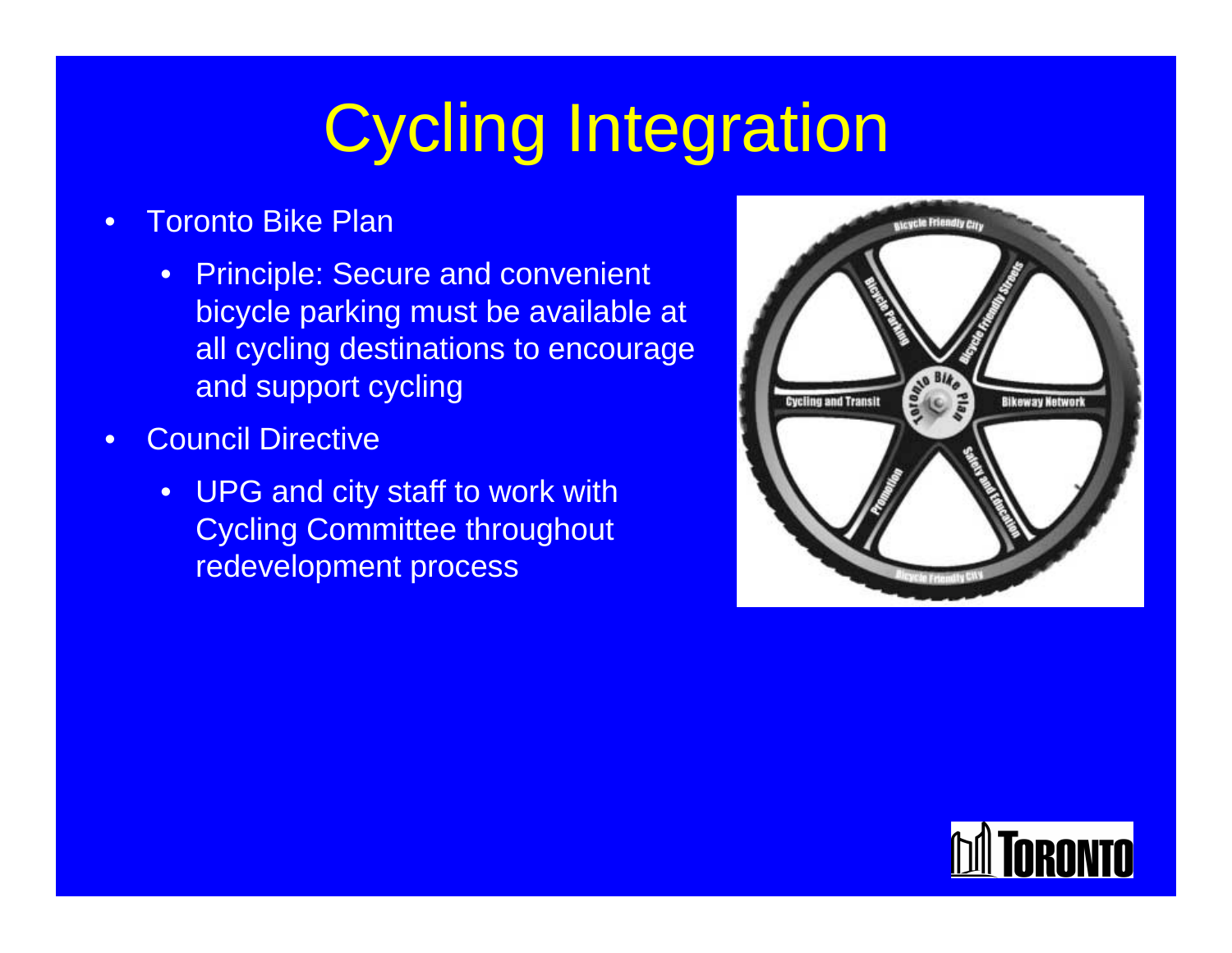### Next Steps / Implementation

- $\bullet$  work together with all transit / transportation operators and stakeholders - Transportation First
- • pursue new opportunities for integration and enhanced multi-modal connections bus terminal / cycling
- •Union Pearson Group concept plan



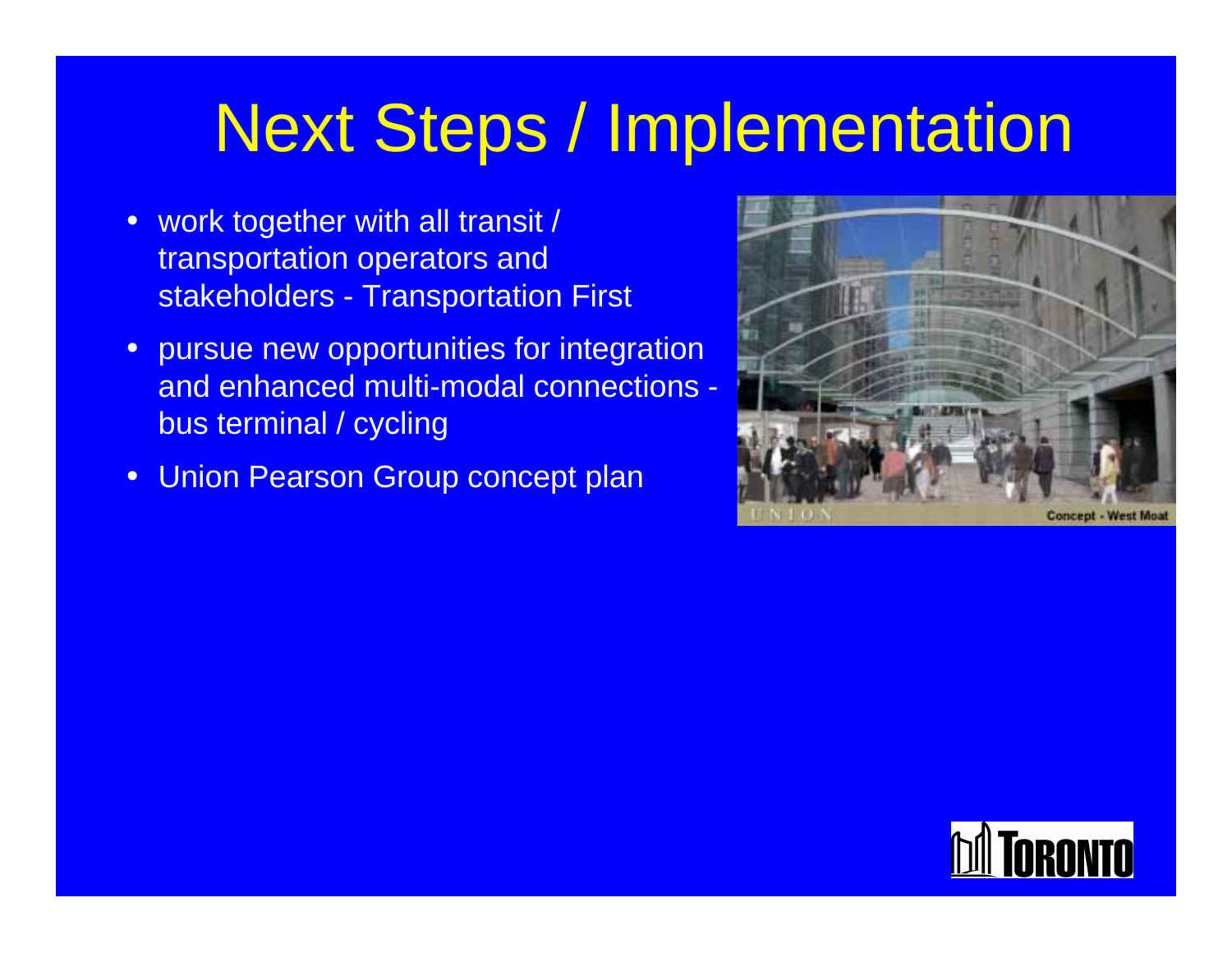## Next Steps / Implementation

- • identify funding for major infrastructure
	- potential north-west PATH connection / south access route
- include public advisory group in all aspects of development and future governance
- $\bullet$  proactive approach to implementation of Master Plan
	- Front Street pedestrian realm
	- pedestrian planning
	- taxi operations
	- urban design plan
	- wayfinding plan